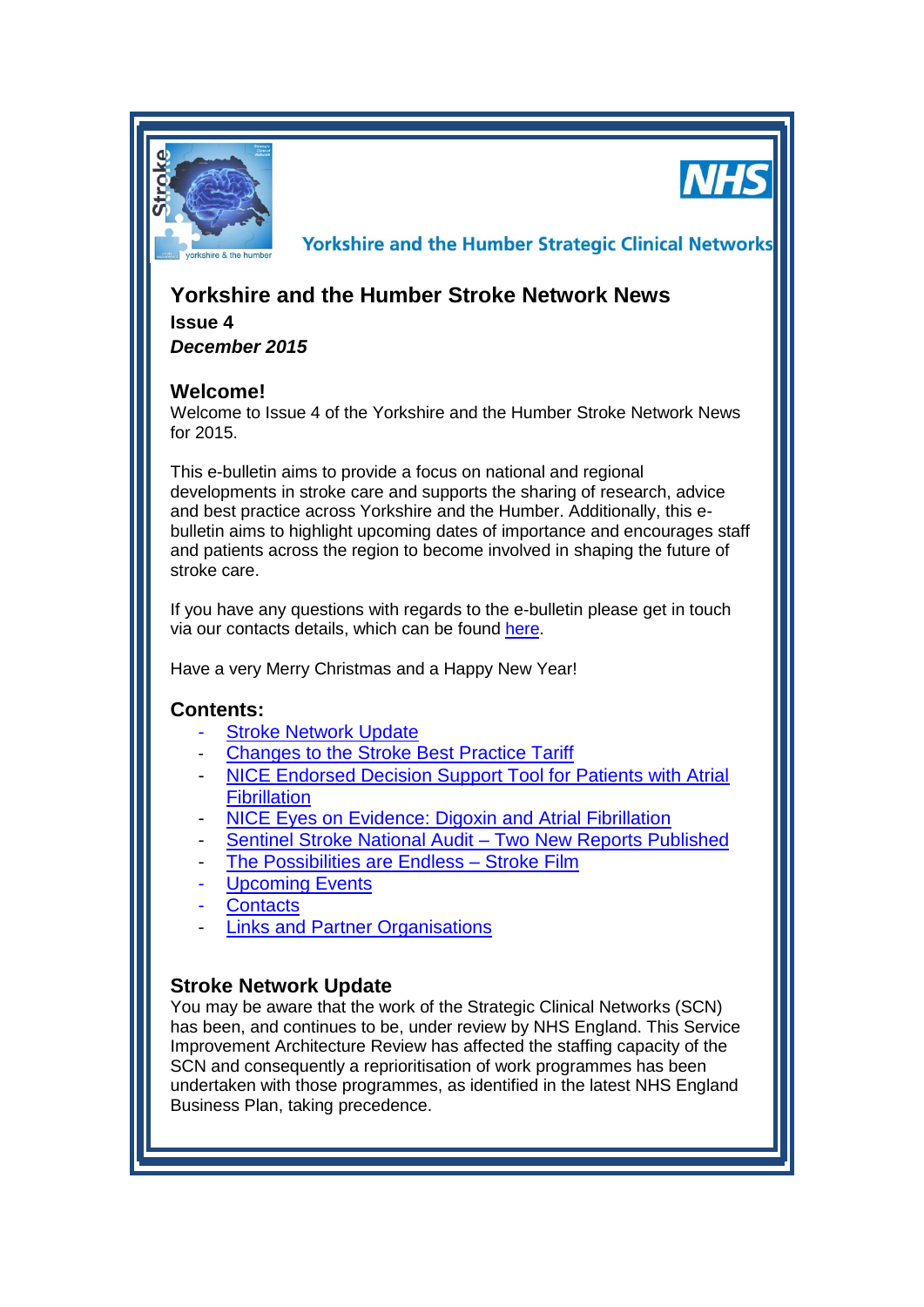A consequence of this reprioritisation is that the SCN staffing support to the Stroke network will be significantly reduced from the end of December 2015 until the final outcome of the Service Improvement Architecture Review is known, along with the budget allocation for 2016-17. This decision was not taken lightly and there has been recognition of the excellent work undertaken in the network. As soon as a final outcome from the review is known a further update will be provided.

Clinical Leadership for the Stroke Network will continue until the end of March 2016. Julia Jessop, SCN CVD Network Manager, will be working closely with Dr John Bamford, Y&H Stroke Clinical Lead, and mitigations will be put in place to ensure that essential work continues. The meetings [already scheduled for 2016](#page-1-0) will continue as planned.

### <span id="page-1-0"></span>**Changes to the Stroke Best Practice Tariff**

Monitor has recently released its 2016/17 national tariff proposals with a proposed change to the stroke best practice tariff. The proposed change is to criterion b in paragraph 131, whereby payment is only made where initial brain imaging is within 12 hours of admission. To read the proposals in full please click [here.](https://www.gov.uk/government/uploads/system/uploads/attachment_data/file/453397/Currency_design_and_relative_prices_final.pdf)

## <span id="page-1-1"></span>**NICE Endorsed Decision Support Tool for Patients with Atrial Fibrillation**

NICE has recently endorsed a decision support tool to assist patients with atrial fibrillation (AF) and healthcare professionals make informed decisions about appropriate treatments. The tool is split into two parts and encourages partnership decision making between patients and clinicians. To read more and to access the tool please click [here.](http://www.nice.org.uk/news/article/helping-people-with-af-make-informed-choices-about-their-treatment)

### <span id="page-1-2"></span>**NICE Eyes on Evidence: Digoxin and Atrial Fibrillation**

The latest edition of NICE Eyes on Evidence provides information on a large systematic review and meta-analysis, which has been conducted on more than 600,000 people with atrial fibrillation (AF), heart failure, or both. The review suggests digoxin is not associated with increased mortality for patients with AF. To read the review in full please click [here.](https://www.evidence.nhs.uk/document?ci=http%3a%2f%2fwww.medicinesresources.nhs.uk%2fGetDocument.aspx%3fpageId%3d801975%3ffromsource%3dnelm&returnUrl=Search%3fq%3dAtrial%2bfibrillation%2band%2bchronic%2bheart%2bfailure%2bdigoxin%2bincreased%2bmortality&q=Atrial+fibrillation+and+chronic+heart+failure+digoxin+increased+mortality)

### <span id="page-1-3"></span>**Sentinel Stroke National Audit – Two New Reports Published**

The Sentinel Stroke National Audit Programme (SSNAP) has recently published two new reports. The first report [Is Stroke Care Improving?](http://www.hqip.org.uk/resources/annual-ssnap-report-2015/) provides a review of the SSNAP annual report, which highlights where progress has been made and where further progress is required. The second report [Post-Acute Organisational Audit](http://www.hqip.org.uk/resources/ssnap-public-report-2015/) focusses on the care of stroke survivors once they leave hospital and provides an outline of what patients could expect from these services.

#### <span id="page-1-4"></span>**The Possibilities are Endless – Stroke Film**

Film4 have produced a documentary based on the real life story of Edwyn Collins and his recovery following a major stroke. The film charts the patient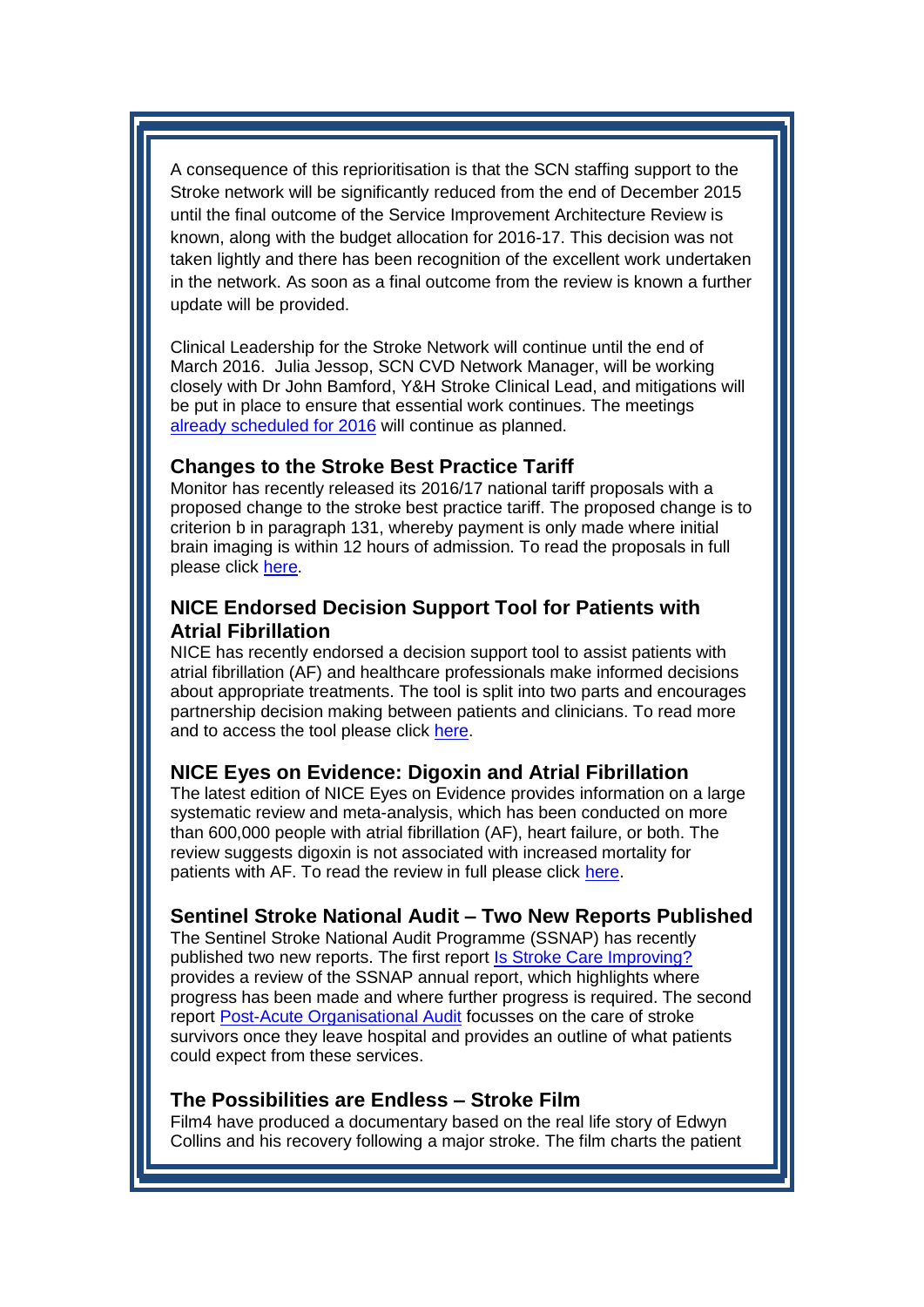perspective and reflects what is both good and bad about hospital and community stroke services. For more information and to watch a promotional video please click [here.](http://www.film4.com/whats-on/the-possibilities-are-endless-on-film4)

In addition Edwyn Collins' partner, Grace Maxwell, has written an inspirational book charting his recovery journey. The book is called [Falling](http://www.amazon.co.uk/Falling-Laughing-Restoration-Edwyn-Collins/dp/0091930006)  [and Laughing](http://www.amazon.co.uk/Falling-Laughing-Restoration-Edwyn-Collins/dp/0091930006) and is well worth a read.

# **Upcoming Meetings and Events**

- Wednesday 13th January 2016, 16:00-17:00, **Yorkshire and the Humber Stroke Clinical Expert Group**, via WebEx. Open to: Y&H Stroke Clinical Leads
- Thursday 14th January 2016, 10:00-12:00, **Stroke Nurses Workforce Group**, Room 4W12, Quarry House, Leeds. Open to: Y&H Stroke Nurses

For further information or to reserve your place please contact [helen.atkinson16@nhs.net](mailto:helen.atkinson16@nhs.net)

• Wednesday 27<sup>th</sup> January 2016, **Working Together HASU Phase 2 Workshop**, NHS Sheffield CCG, 722 Prince of Wales Road, Sheffield S9 4EU.

Open to: South Yorkshire Stroke Commissioners, Stroke Providers – Clinicians, MDT, Managers.

For further information or to reserve your place please contact [kate.woods@nhs.net.](mailto:kate.woods@nhs.net)

 Monday 22nd February 2016, 10:00-12:00, **Humber & North Yorkshire Stroke Event**, Health House, Willerby. Open to: Humber & North Yorkshire Stroke Commissioners, Stroke Providers – Clinicians, MDT, Managers.

For further information or to reserve your place please contact [michaela.golodnitski@nhs.net.](mailto:michaela.golodnitski@nhs.net)

 Wednesday 24th February 2016, 09:00-16:00, **Motivational Interviewing**, The Source, 300 Meadowhall Way, Sheffield, S9 1 EA.

Motivational Interviewing is a style of communication that uses a guiding/reflective style to engage with patients, clarify their strengths and aspirations and utilise their own motivations for change. If you spend your life explaining what your patient should, could, must or needs to do then this is the course for you.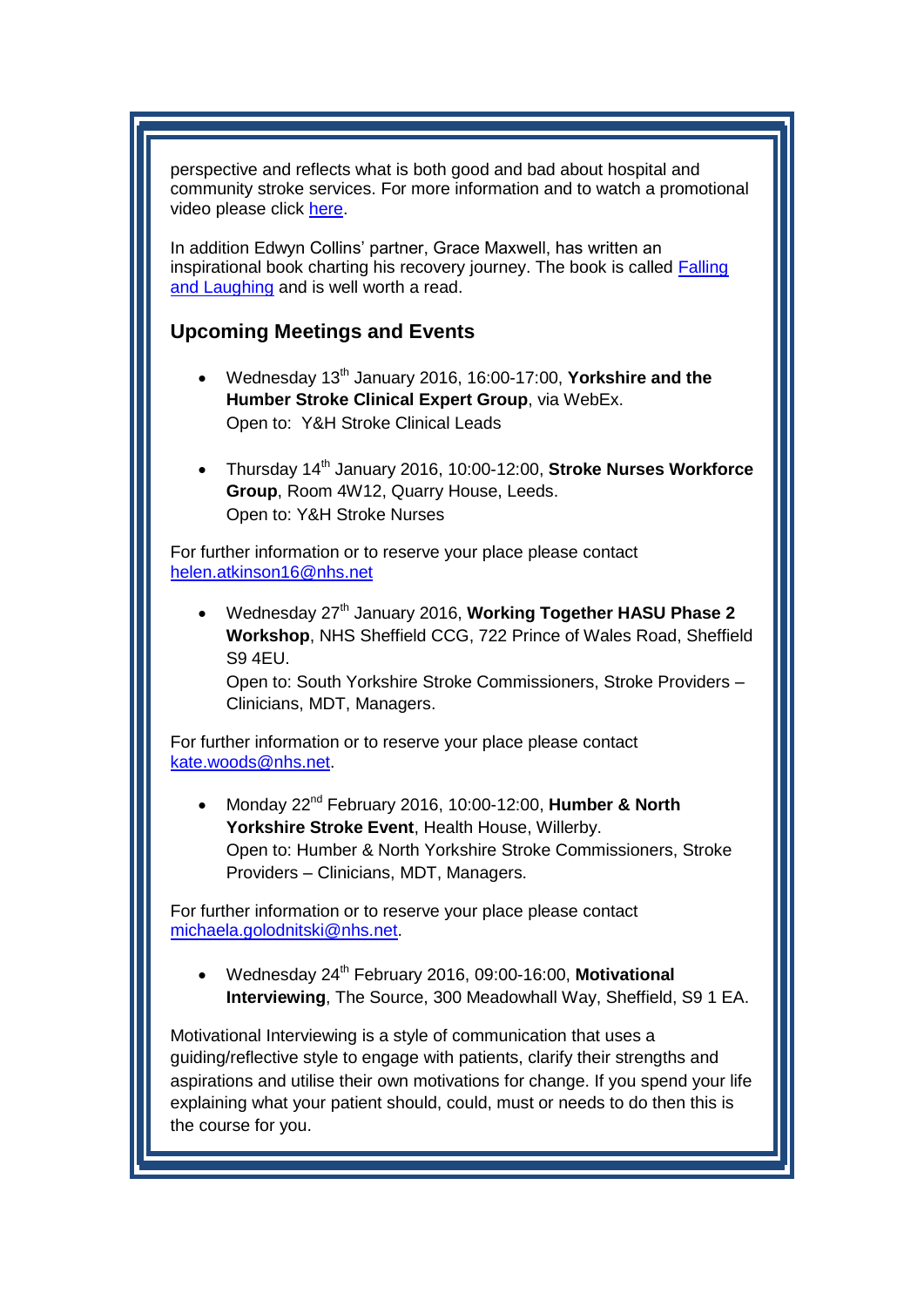For more information or to register for a place please click [here.](http://etaltraining.co.uk/events/bhf-alliance-motivational-interviewing-sheffield)

 Tuesday 8th March 2016, 10:00-16:00, **Division 2 Clinical Research Network Meeting**, Hatfeild Hall, Wakefield.

Save the date for all staff working in Division 2 (Cardiovascular, Renal, Metabolic & Endocrine, Renal and Stroke Specialties) to attend a Clinical Research Network Meeting. Agenda and programme to follow. For more information please email [comms.crnyorkshumber@nihr.ac.uk.](mailto:comms.crnyorkshumber@nihr.ac.uk)

 Wednesday 9th March 2016, 16:00-18:00, **Yorkshire and the Humber Stroke Education Event**, Gledhow Wing, St James's Hospital, Leeds.

Open to: The meetings will have something for all Doctors (senior or in training) who have an interest in stroke.

 Friday 18th March 2016, 14:30-16:30, **West Yorkshire Healthy Futures Stroke Meeting**, Horizon, Leeds. Open to: West Yorkshire Stroke Commissioners, Stroke Providers – Clinicians, MDT, Managers.

For further information or to reserve your place please contact [stephaniebeal@nhs.net.](mailto:stephaniebeal@nhs.net)

#### <span id="page-3-0"></span>**Contacts**

If you would like to discuss any of the items included in this e-bulletin or would like further information about the Stroke Network please contact:

Dr John Bamford, Yorkshire and the Humber SCN Clinical Lead for Stroke: [john.bamford@nhs.net](mailto:john.bamford@nhs.net)

Stephanie Beal, Yorkshire and the Humber SCN CVD Network: Administration Support: [stephaniebeal@nhs.net](mailto:stephaniebeal@nhs.net)

### <span id="page-3-1"></span>**Links and Partner Organisations**

- AF Association. Click [here](http://www.atrialfibrillation.org.uk/) for the website.
- Arrhythmia Alliance. Click [here](http://www.heartrhythmcharity.org.uk/www/76/0/Atrial_fibrillation/) for the website.
- Stroke Association. Click [here](https://www.stroke.org.uk/) for the website.
- NHS Improving Quality. Click [here f](http://www.nhsiq.nhs.uk/)or the website.
- Yorkshire and the Humber Strategic Clinical Networks. Click [here](http://www.yhscn.nhs.uk/index.php) for the website.
- Yorkshire and the Humber Clinical Senate. Click [here](http://www.yhsenate.nhs.uk/index.php) for the website.
- Yorkshire and Humber Academic Health Science Network. Click [here](http://www.yhahsn.org.uk/) for the website.